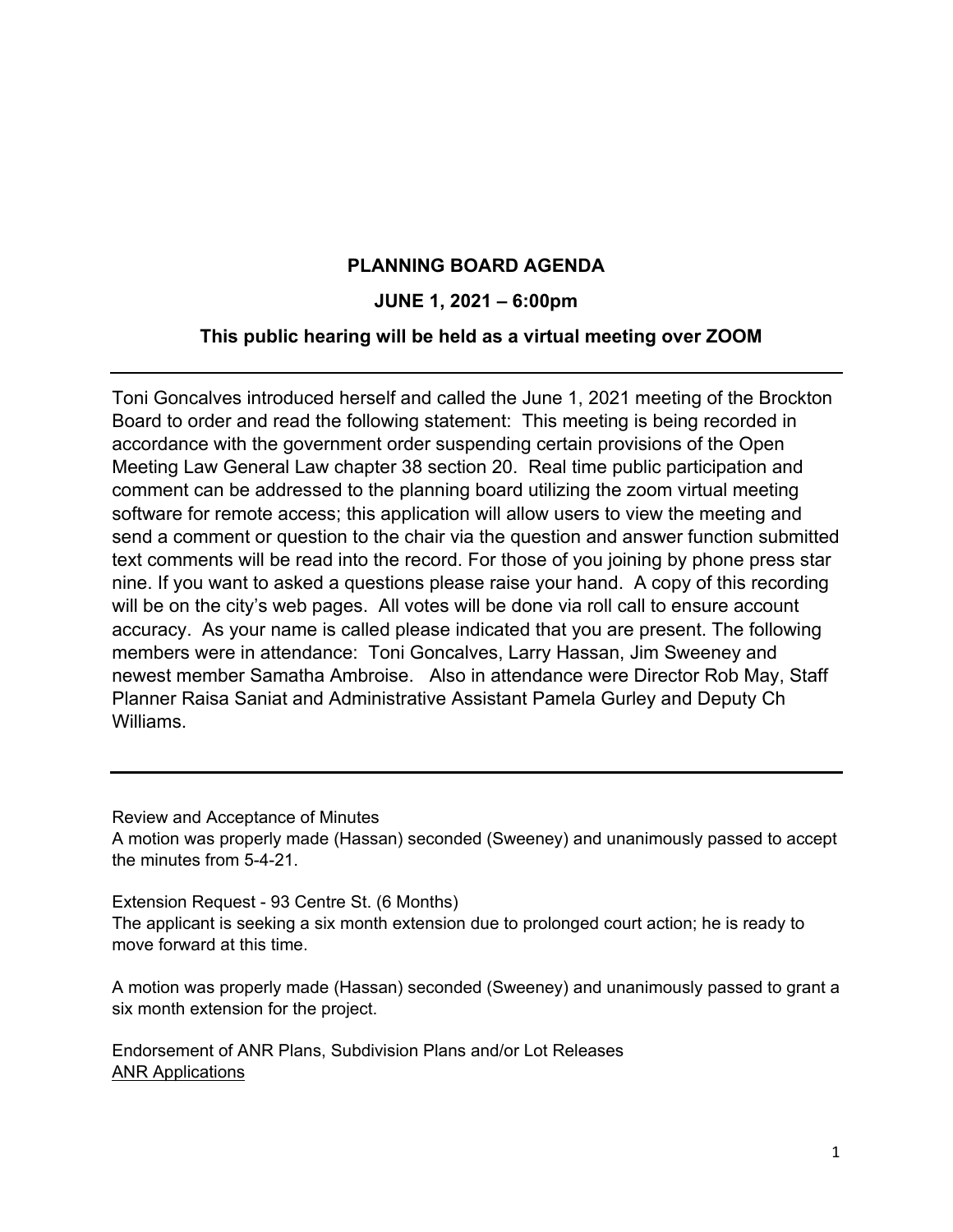34 N. Pearl St. - The new property owners filed an ANR application to combine the existing parcels into one parcel.

A motion was properly made (Hassan) seconded (Sweeney) and unanimously passed to endorse the ANR plan.

8 Myrtle St. - JK Holmgren filed an application to divide the existing parcel into two parcels so that each dwelling would be on a separate parcel. Under Ch 41 81L they are allowed to divide the property if the dwellings existing before zoning. Records show they were built in 1925.

Larry Hassan questioned if there was adequate parking and Scott Faria said that they created a parking easement created.

A motion was properly made (Hassan) seconded (Sweeney) and unanimously passed to endorse the ANR plan.

## Lot Releases

20 Charlotte St. - Planning Department received the necessary information and approval letter to release this lot.

Lots 2, 3 & 4 Quincy St. - Applicant is requesting release of lots 2-4 and requesting that the board hold lot 1 as surety. (Original release to be held until plan and covenant are recorded.) Applicant is on a tight schedule; per approval all utility and overlay work must be completed prior to the start of school.

Lot 3 Granite St. Ext. - Planning Department received the necessary information and approval letter to release this lot.

 $\_$  , and the contribution of the contribution of the contribution of the contribution of  $\mathcal{L}_\mathbf{C}$ 

A motion was properly made (Hassan) seconded (Sweeney) and unanimously passed to release the above lots as requested.

1. Permission to Return to the ZBA - Continued to August 3, 2021 Property: 68-70 Field Street ZBA Denial: 7-14-20 Applicant: Marie Lorquet/Attorney John Creedon

2. Permission to Return to the ZBA - Withdrawn Property: 16 Albert St. ZBA Denial: 11-10-2020 Applicant: Nelson Monterio

3. Permission to Return to the ZBA Property: 63 LaFoye St. ZBA Denial: 2-11-20 Applicant: Attorney Paul Clancy/Express Enterprises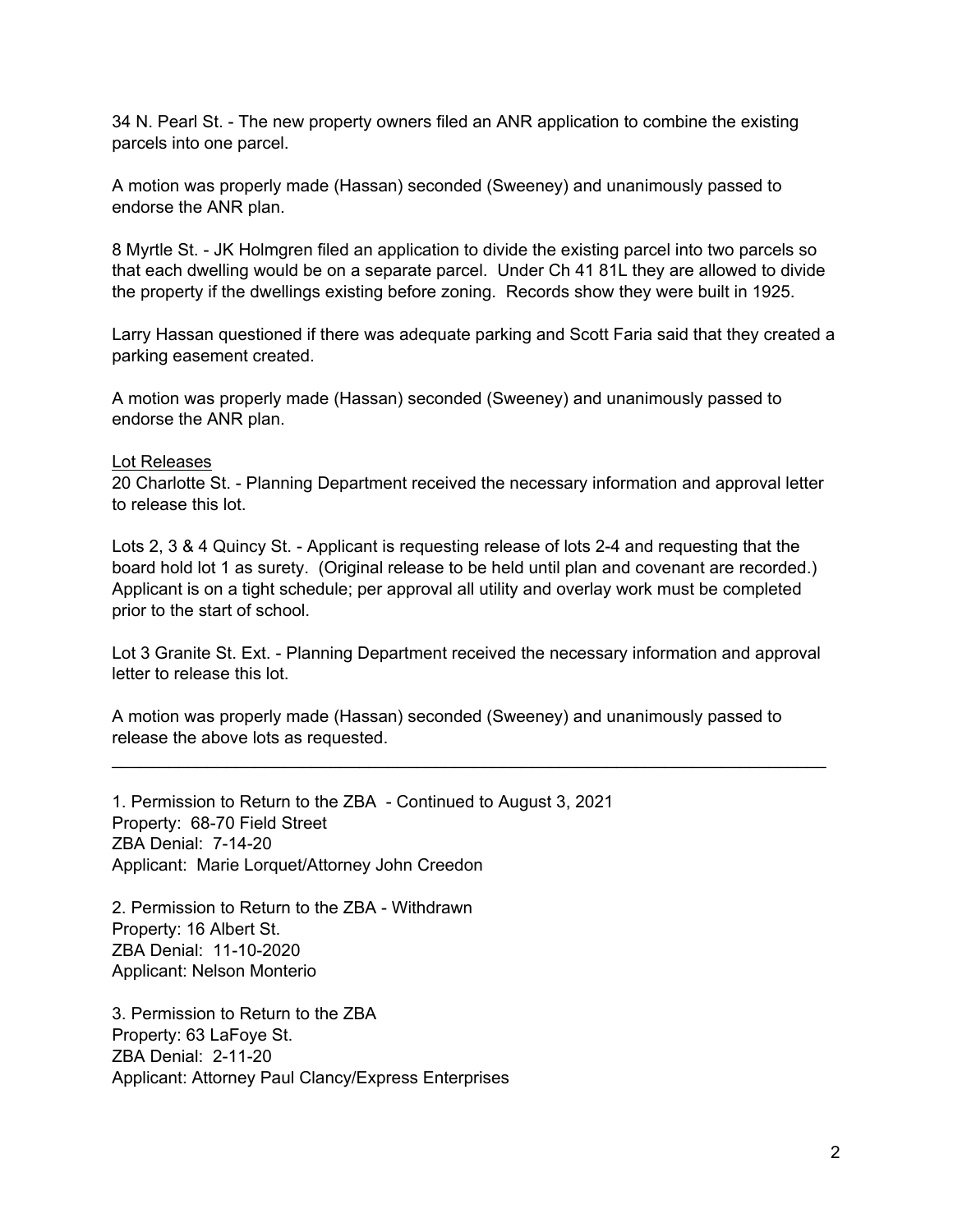Abutter notification was incorrect; Attorney Clancy was notified that it needs to be re-sent and matter can not be heard tonight. Attorney Clancy was not present; applicant requested a continuance to the August meeting.

4. Permission to Return to the ZBA Property: 25 E Battles St ZBA Denial: 3-9-21 Applicant: Attorney Robert Pellegrini/Barzola Holdings

Attorney Pellegrini said that they applied to the ZBA to convert the building to six residential units (originally mixed use (church)). He said the first floor and downstairs were used as a church and the back of the building was used for storage. He said that the ZBA was concerned about a visual buffer from adjacent use (auto repair). They have added a vinyl fence along the lot line and it will be protected with a guard rail; they have reduced the units by one and eliminated the parking along the building. Ed Jacobs said that they increased greenspace. Attorney Pellegrini said he saw the planner's report but believes that a cosmetic change is enough to allow them back to the ZBA.

The chair asked if they could do three apartments.

Rob May said that none of that information presented was in the decision...the decision stated no hardship; if there were concerns that the ZBA had they should have been in the denial. Attorney Pellegrini said they were raised during discussion.

James Sweeney asked that they explain the changes again; he was told that the larger paved driveway was eliminated;they will install a fence along the parking easement; they reduced parking by four spaces and reduced units by one.

Larry Hassan asked if the parking easement exists or is it proposed; he asked if this is approved does this now become non conforming. Attorney Pellegrini said that the easement is on record.

Toni Goncalves said they are still short on lot size for 5 units. Sam Ambroise asked who will police the easement and was told that each party will need to police it themselves.

Ed Jacobs said that the easement is on record and that the fence will separate the properties. Rob May said lot area is slightly over 14,000 SF and with four units it would be by right He said that the ZBA has said there is no hardship for six units; so why would there be a hardship for five units

Toni Goncalves said that the vinyl fence needs to show on the plan and said that she strongly suggests that they go to four units.

A motion was properly made (Sweeney) seconded (Ambroise) to grant permission to return to the ZBA; substantial change being they are now proposing five units and added privacy fencing. In favor: Ambroise, Sweeney & Hassan Opposed: Goncalves Motion failed.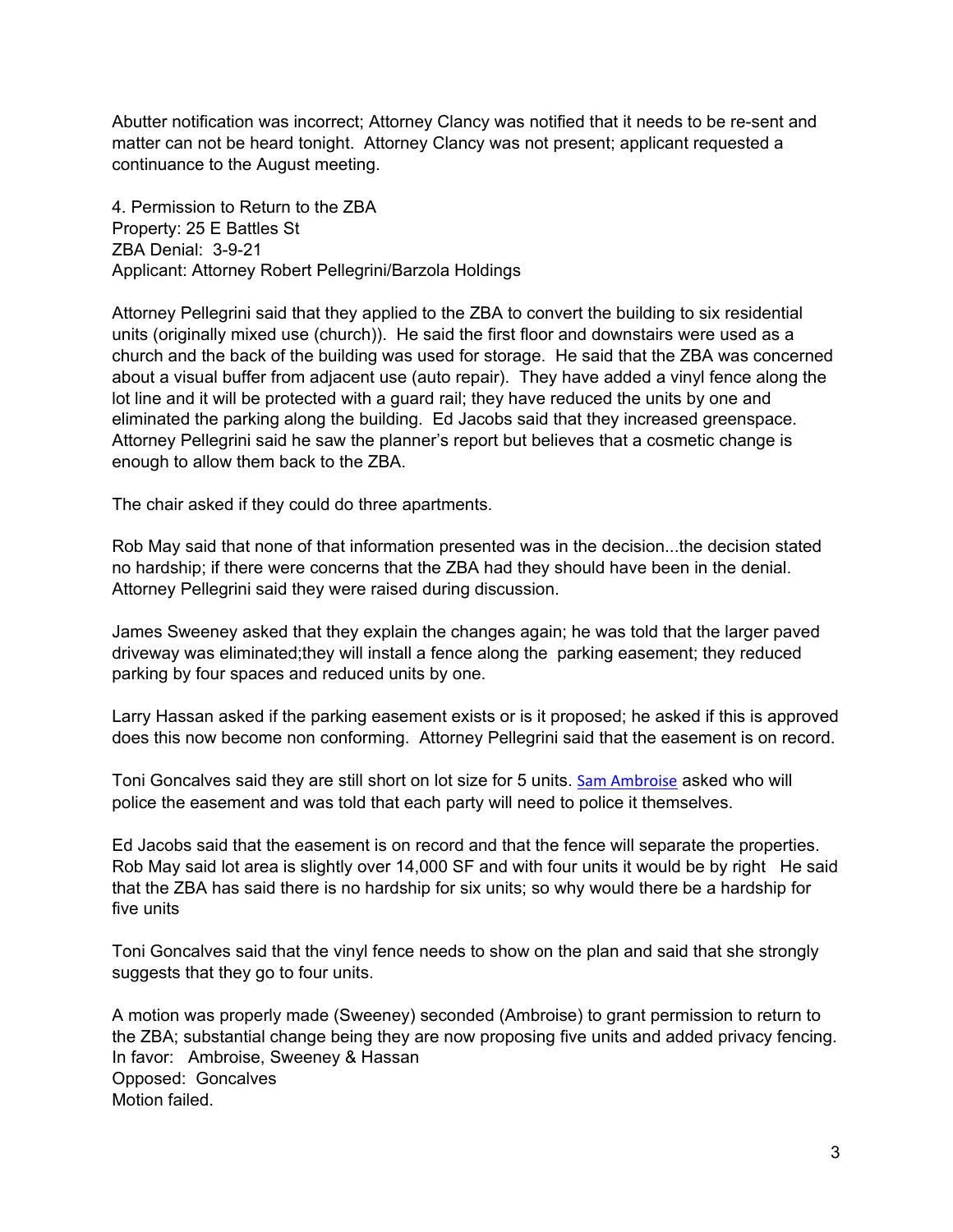5. Site Plan Approval Property: 159 Torrey St Applicant: Thorny Lea Golf Association Proposal: Solar Installation

Daniel Serber said the application is for a ground mounted solar facility with battery storage at north end of Thorny Lea Golf Course on three acre site. He said they have received approval from the conservation commission. He said no trees will be cut and it will not be seen by residents; there is no noise and there is no negative effect on the city.

Deputy Ch Williams asked how wide the fire department access road was. Brendan Kling said it is a 12' wide gravel driveway with 30' wide turning radius. Deputy Ch Williams said that Fire Code requires 20' access road; he asked where the batteries will be located; he said batteries are new to Massachusetts and he will need to review the spec sheets.

The chair said they will need to accommodate for the 20' access.

Attorney James Burke said that the existing road has been utilized by the fire department and essentially there is a 20' right of way. Deputy Ch Williams said gravel is fine….that he was speaking about the internal road to the solar panels; Attorney Burke said he misunderstood and that was doable.

A motion was properly made (Hassan) seconded (Ambroise) and unanimously passed to grant site plan approval with standard condition and with the condition that a 20' wide access road added to plan for fire access..

6. Definitive Subdivision - Continued to 8-3-21 Property: Plot 2 Belgravia Ave. Lots: 4 Applicant: Joe Kulle Representative: Silva Engineering

7. Definitive Subdivision Property: Map 16 Rt 188 Part of Pl 97 Pleasant Street Lots: 18 Applicant: CLM Development Representative: W Engineering

Attorney James Burke said the application is for 18 residential homes off Chilton and Westbury. He said that four years ago he was contacted by George Carney about development of the remaining property which connects to Brarmoore, Cypress and Pleasant. He said he met with Councillor Tim Cruise for purposes for establishing the ground rules and impact on the abutters and it was agreed by the parties that the development would be handled in a different way. He said that three cul de sacs would achieve the result of no cut throughs. He said that the Cypress subdivision connects from Rockland and they prepared a preliminary subdivision showing that. He said during the ZBA hearing the ZBA chair assured the residents that it would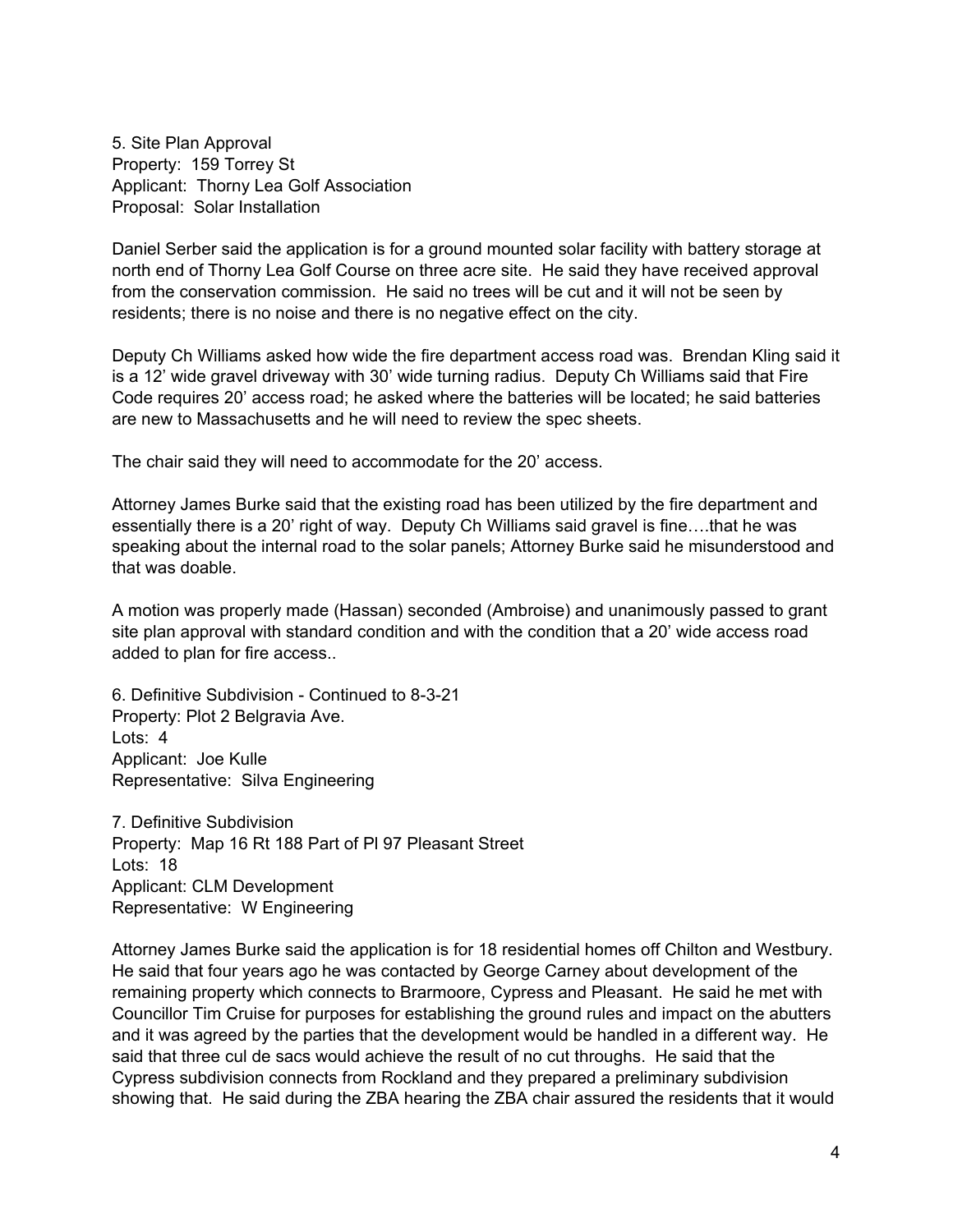not become a cut through and the ZBA decision contained a condition that it would remain a deadend.

Attorney Burke said that the applicant has filed definitive subdivision application asking for a waiver for road length. He said that the waiver is in the best interest of the community. He said they are now proposing that Emilia Estates and Cypress Woods would be connected for emergency vehicle access; there will be the ability to go through Cypress through to Emilia (public safety ROW); he said they are also proposing an easement for utilities to loop the water. He said that the applicant is also agreement to sprinkle the residential homes for public safety purposes.

Attorney Burke noted that Goldfinch Drive is 1800' and Athens Drive is 1300' with no emergency access. He said it is the boards discretion whether there is an as of right subdivision that connects to Braemoore and Cypress or what has been proposed.

Evan Watson said that the proposal is to extend the existing Chilton Rd/Westbury subdivision. He said they are requesting a waiver for concrete sidewalks; he said that currently all drainage flows toward the farm and golf course; there will be a 25' wide gravel road for emergency access; they will commit to extending the water line and that the oddly shaped lots will be encompassed by a drainage easement.

Toni Gonsalves said that the proposed road is 2,200'.

Evan Watson said that the easement would be also available for Cypress Woods and Braemoor (extension) to allow for looping of water and will also will also allow for the emergency access roadway.

Rob May said that these plans do not reflect the BETA comments or show any emergency access. He also said that each waiver request needs to be listed specifically; the board cannot make blanket waivers.

The chair said that the emergency plan is based on an approval for Cypress Woods; how long would we be waiting for the emergency access to be built?

Attorney John Cannavo said 14 of the 18 lots are non conforming for frontage; Attorney Burke said said per Ch 41 81R frontage relief can be granted through the definitive subdivision process. Attorney Cannavo said that case law is clear; a frontage waiver from planning still requires a variance. Attorney Burke said he does not believe that there is any requirement to go to any other board.

Jessica Currier asked if she could be shown where the emergency access would be located; Evan Watson pointed out the proposed areas on plan ; She questioned how often cul de sacs are land locked … she said she was happy with sprinklers and the looping of the water. She said she does not have a lot of faith in the emergency access road being maintained by a homeowners association.